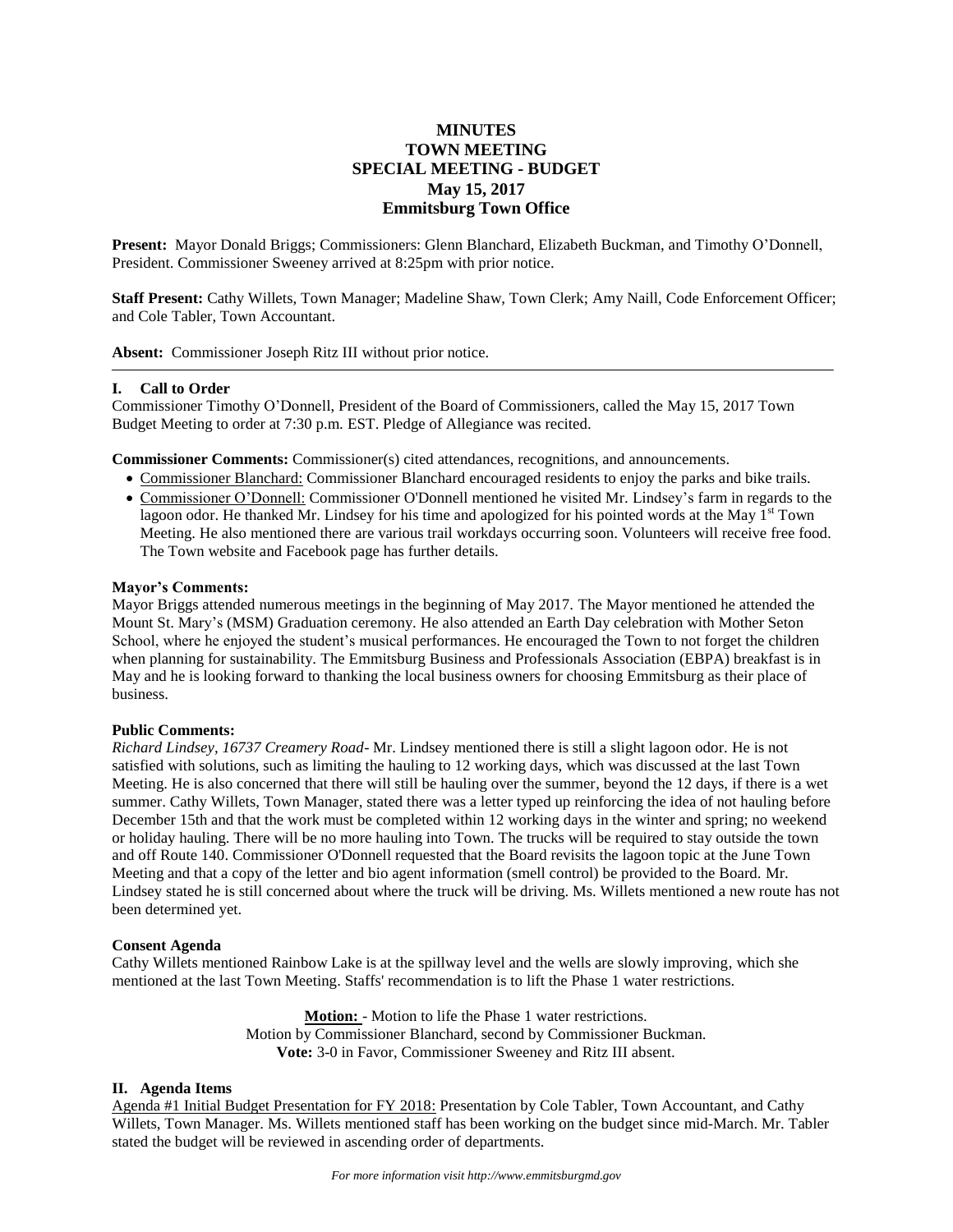- **Revenue:** Mr. Tabler mentioned the general fund revenue will increase by about \$55,000. The fiscal year (FY) 2018 general fund revenue is \$7,743,959. The Town anticipates getting more taxes this year. The anticipation is determined by looking at money received in prior years or notifications from the State or County. The Town did not include grant money in the revenue unless the grant had already been approved. Ms. Willets said the Town applied for Project Open Space (POS) grant money to pave the Community Pool parking lot and put in new sidewalks at the pool. The money has not yet been awarded. Commissioner Blanchard asked how County tax equity is calculated. Town staff is going to look into it. Commissioner Buckman asked what the cable franchising fee is. Ms. Willets stated the Town established a franchise agreement many years ago to sell Comcast within the Town limits. Town staff will look into the franchise agreement to determine what is included in the agreement. Commissioner O'Donnell requested the staff look into pricing and the possibility of upgrading the cable infrastructure to aid the Town's economic development. Ms. Willets mentioned when doing the budget this year numbers were gathered as far back as FY 2009. Numbers show the tax revenue has not increased since FY 2012, and tax rates have remained the same since 2005, which has led to the general fund revenue not increasing since 2009. Commissioner Buckman asked about the utility tipping fee. The fee is for trash services in Town, which residents pay for with their water bill. Ms. Willets mentioned there has only been a 2% overall revenue increase since FY 2009. Commissioner O'Donnell asked about the Scott Road Farm and where the money is going that was allotted to the farm in the past. Ms. Willets mentioned there is not a line item for the farm, but the funds are being used for the parks.
- **Expenses:** Mr. Tabler reviewed the expenses of the departments in ascending order. He mentioned some of the department salaries have increased slightly and some have decreased due to better allocation of where they think employees will spend most of their time. Ms. Willets stated historical the salary adjustments are between 2% and 4%. The recommended salaries increase for FY 2018 is a 1.5% step increase with a 0% Cost of Living Adjustment (COLA).
	- **Department 10 (Legislative & Executive):** Mr. Tabler mentioned the department had \$122,801 budgeted for it in FY 2017. The proposed amount for FY 2018 is slightly less at \$119,792. Part of the decrease is a result of additional consulting expenses budgeted in FY 2017; many of the contractual accounts (5505) have decreased in all departments. Ms. Willets mentioned the special events/programs (6901) is increasing for FY 2018 because of the composting program, new Christmas decorations for the new square, donations, and the Christmas tree lighting ceremony. Commissioner Buckman asked which staff falls under Department 10 and why there is a jump in overtime for the department. Mr. Tabler mentioned the Commissioners and Mayor are under Department 10, and the overtime is mainly from Town staff that attend the Town Meetings. Mr. Tabler mentioned the overtime increased because the Town is doing a better job at budgeting and allocating funds to specific line items.
	- **Department 12 (Planning & Zoning):** Mr. Tabler mentioned overall this department has decreased in funding from \$167,161 in FY 2017 to \$130,702 in FY 2018 because there is one less position under this home department. The contractual (5505) has decreased because there is no longer a temporary position and the old Town Manager was never hired for consulting.
	- **Department 13 (Financial):** Mr. Tabler mentioned this department has increased slightly from \$167,708 in FY 2017 to \$169,583 in FY 2018. Ms. Willets stated other expenses (6100) had \$1,000 added for the billing credit card processing, but there will be a \$500 revenue offset. Also, a line item for \$150 was added for pre-employment screening since a line item did not exist in the past. Commissioner O'Donnell asked what the Bad Debt Expense (5310) is. Mr. Tabler stated the Bad Debt Expense is for those who do not pay their personal property tax. For those outstanding invoices, the Town anticipates losing \$1,000. Commissioner Buckman asked if percentage increase/decrease could be added next to each line item in the future.
	- **Department 15 (Buildings):** Mr. Tabler mentioned this department has increased slightly from \$121,802 in FY 2017 to \$124,377 in FY 2018. Staff mentioned the electric line item (5522) has increased for certain departments, but the electric drastically decreased under the Sewer Department. The Town still pays for electricity, even though it uses solar energy, because of electric allocations. Ms. Willets mentioned that overall the electricity fund did decrease slightly. Ms. Willets highlighted other expenses (6100) and repairs and maintenance (6200) by showing what items composed the sum of the line item. Ms. Willets mentioned these allocations are based off historical data and the need for upcoming repairs and maintenance. Commissioner O'Donnell asked why the advertising budget (5311) decreased. Ms. Willets specified the advertising is for gym use and contractual work.
	- **Department 20 (Public Safety Police):** Mr. Tabler mentioned overall this department has increased in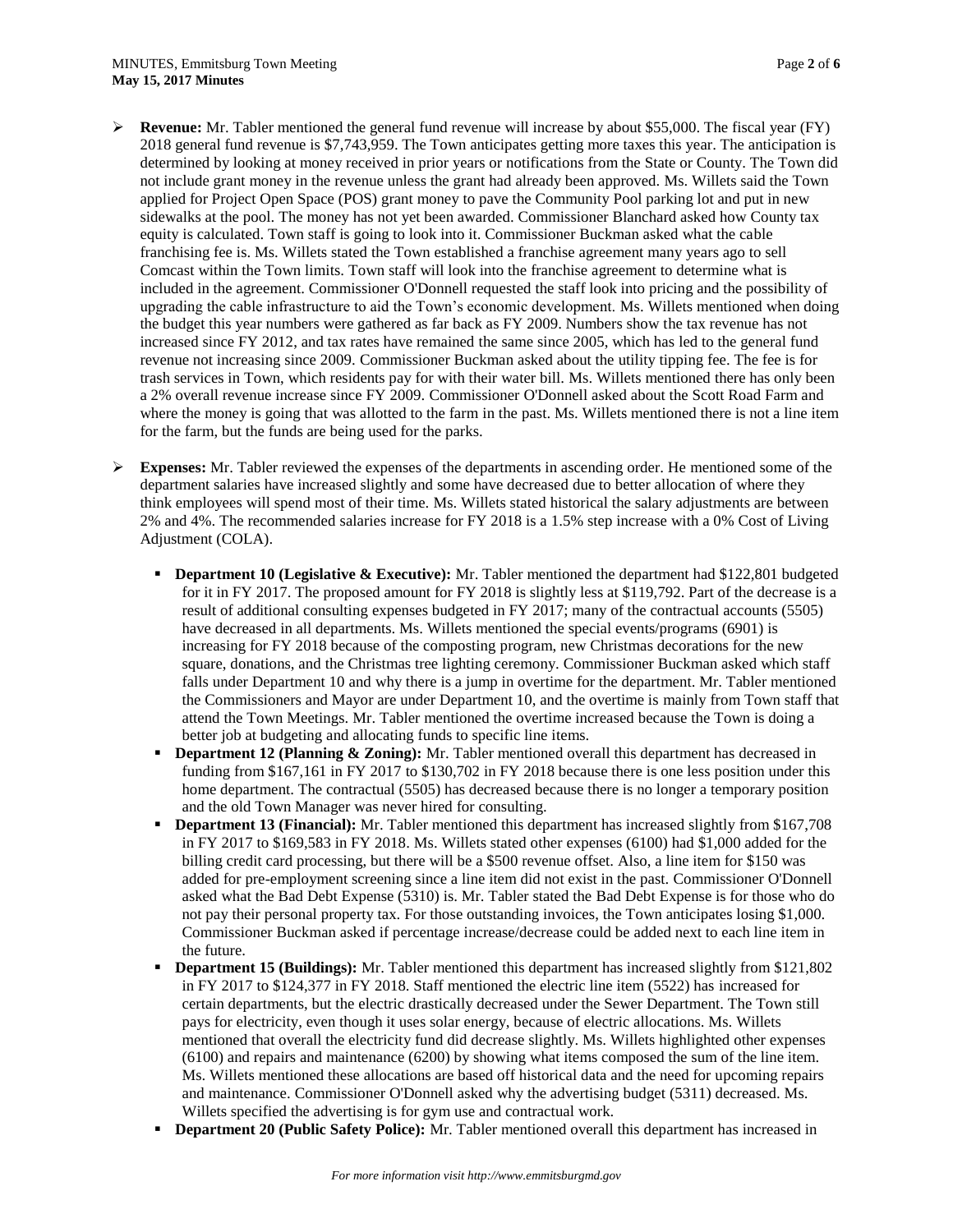funding from \$247,950 in FY 2017 to \$272,041 in FY 2018 because the Town is paying more for 2 deputies contracted by the Sheriff's Office. Ms. Willets stated the Town had 3 deputies, but cut the staffing back to 2 deputies in the past. The cost dropped for a few years and now it's going back up.

- **Department 21 (Public Safety Fire & Rescue):** Mr. Tabler mentioned the only line item under this department is donations (6902), which is composed of a \$3,000 donation to the Vigilant Hose and the Emmitsburg Ambulance Company.
- **Department 22 (Other Public Safety):** Mr. Tabler stated this department has increased from \$6,495 in FY 2017 to \$6,670 due in FY 2018 as a result of repairs and maintenance (6200) increasing \$175. Ms. Willets added that this line item is for the Town's emergency warning system and it's the first contract increase in 7 years.

*Note*: Commissioner Sweeney arrived at 8:25pm.

- **Department 30 (Public Works Streets):** Mr. Tabler noted this department increased from \$355,492 in FY 2017 to \$363,342 in FY 2018. He pointed out contractual (5505) has decreased under this department to \$22,480. The contractual line item is mainly composed of snow removal funds. Town staff has looked at the average snow removal expense from the past seven years and has determined FY 2018 may have more snow based on past trends. Any excess funding can be transferred elsewhere if it is not used. Commissioner Buckman asked what staff is included under this department and what the overtime is from. Ms. Willets responded the staff included under this department is the Director of Public Works, 2 full time Public Works employees, and a part time employee. The overtime is a combination of snow removal, road closures, and other unexpected events. Commissioner Buckman asked why the communication (5304) line item increased. Ms. Willets explained the communications line item is composed of half the Director of Public Works cell phone because he is on call 24/7, half of the parking enforcement cell phone, internet at 22 East Main Street for email capability, the Verizon phone lines at 22 East Main Street, and a portion of the Town radio system. Ms. Willets added internet charges increased the line item for this coming fiscal year but cost was recovered elsewhere. Commissioner Buckman asked what the street light upkeep (6200) fund is for. Ms. Willets explained the \$25,000 in the fund is for poles, fixtures, and bulbs. Ms. Willets added that the Town has lost 3 lights in the past few weeks. Street lights cost about \$2,500 to replace and they are often broken by cars/trucks crashing into them and salt rusting the base. Town staff is looking for grants to replace the lights. Commissioner O'Donnell asked if \$25,000 is enough. To date the Town has spent a little over \$17,000 on light poles. Broken poles are replaced with new bases. The \$25,000 was recommended by the Director of Public Works. If the driver is caught, insurance can cover the cost of the damage light poles. Commissioner O'Donnell requested an explanation of capital outlay (6600). Town staff explained capital outlay is for larger items of which the Town does not have a line item for, or a purchase that extends the life of an item. Typically the Town does not take funds out of capital outlay because there is a line item for most items. Commissioner Sweeney proposed about adding more parking meters in Town for more revenue. There was discussion over future actions to take with the Town parking meters. The Board determined to add parking meters as a future agenda item to allow staff time to gather the information. Ms. Willets highlighted the operating supplies (6110) line item to show what composed this line item. She added the recommended figures were created using historical data and recommendations from staff. Overall department 30 has a 2.2% increase from FY 2017 to FY 2018.
- **Department 31 (Refuse):** Mr. Tabler mentioned the contractual (5505) for this department has decreased. Ms. Willets mentioned the overtime in this department is for Town staff to work 2 Saturdays a month at the yard waste and recycling. Employees staff the location from 9am to 12pm for the public to drop off yard waste. Commissioner O'Donnell asked if the yard waste drop off is well utilized. Ms. Willets mentioned it is well utilized during the fall, spring, and right after Christmas, but she does not believe it is well utilized during the winter. Commissioner O'Donnell mentioned Town tipping fees could be significantly reduced if resident's composted and used the yard waste drop off more. He would like the Town to start advertising waste reduction methods more. He asked if the Town charges for recycling. Ms. Willets stated recycling is a Frederick County program, and a person only needs to be a Frederick County resident to take advantage of the recycling program. Recycling information is on the Town website. Businesses would have to talk to Frederick County to get recycling information. To drop off yard waste, a person only needs to show ID verifying Emmitsburg residency.
- **Department 60 (Parks):** Mr. Tabler mentioned overall this department has decreased in funding from \$184,358 in FY 2017 to \$150,769 in FY 2018 mainly because the pool is closed. Mr. Tabler highlighted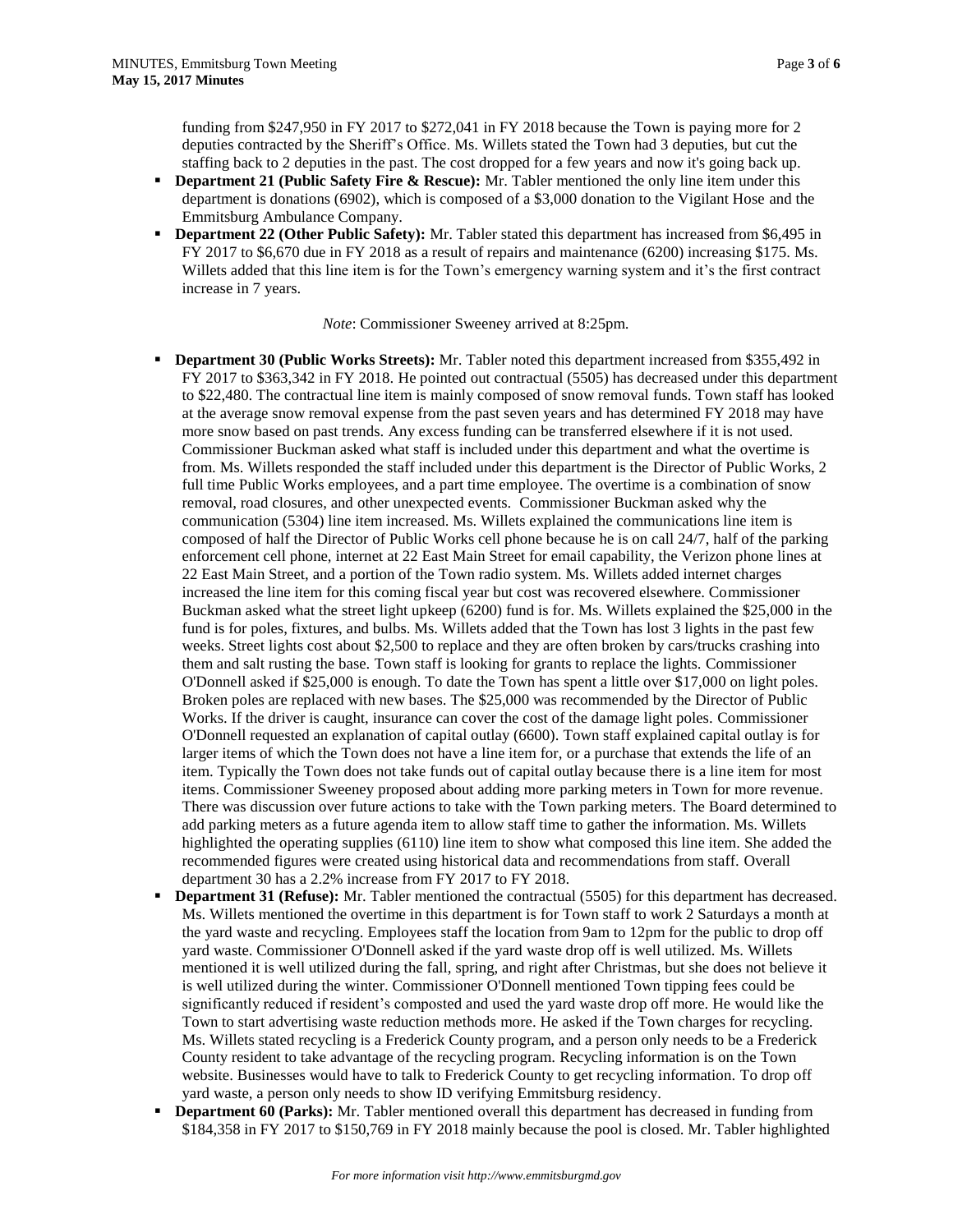a few line items: operating supplies (6110), repairs & maintenance (6200), special events & programs (6901), and donations (6902). The special events & programs features the Afterschool Club House, farmers market, community gardens, community functions and pool. The \$1,500 donation line item goes to the Community Heritage Day fireworks each year. Commissioner O'Donnell asked if the pool fund factored in later hours. Ms. Willets replied that pool lighting will not be completed this year. Commissioner Buckman asked about the overtime for department 60. Ms. Willets explained the overtime in this department is for Town staff to work the pool parties, unexpected park bathroom repairs, and other unexpected events. Mr. Tabler clarified that staff didn't have a change in hours worked; it's just better budgeting for FY 2018. Commissioner O'Donnell asked where the overtime funds came from in the past. Town staff responded each department is looked at separately and Town staff is trying to be more accurate with budgeting and where funds are coming from.

- **Department 70 (Debt Service):** Mr. Tabler mentioned this department is composed of loans from items in the past, and the numbers come directly from the loan statements. GO stands for general obligation. The Board requested a list of loans that the Town has by the next Town Meeting. Commissioner Sweeney revisited Department 60 and the special events line item. The Board discussion adding more money to the special events line item to encourage more attendance. The Board requested more funding to the special events & programs (6901) line item under Department 60.
- **FY 2018 Capital Projects Fund Transfers:** Mr. Tabler mentioned this fund is the excess FY 2017 revenue that can be applied to upcoming capital projects. For FY 2018 there is \$218,341 available for transfer. Ms. Willets explained the Town expenses have increased 9% overall since FY 2009, or about 1% each year. Town staff is working more efficiently with more expenses and less revenue. For capital projects, Town staff recommends the following interfund transfers for FY 2018:
	- *\$10,000 to Department 12*: Geographic Information System (GIS) for sewer/water mapping
	- *\$4,000 to Department 15*: Christ Community Church (aka UpCounty) for maintenance
	- *\$14,000 to Department 15:* 22 East Main Street for water proofing and black mold removal
	- *\$45,000 to Department 30*: Vehicles fund to replace the Town car. Ms. Willets mentioned this transfer is made yearly. The Town car, a 2002 Ford Escort with about 90,000 miles, is the next vehicle that needs to be replaced. Other vehicles that need replacement soon are the mini dump truck (about \$55,000), the backhoe, and the dump truck because these vehicles are very aged. The Town will sell and trade whatever vehicles they can for money.
	- *\$1,300 to Department 30*: Square maintenance (beautification) once the square is complete.
	- *\$44,754 to Department 30:* Paving budget for curbs, gutters, sidewalks, and roads.
	- \$15,000 *to Department 30:* Salt shed for the WWTP.
	- *\$79,644 to Department 60*: Pool fund for lighting, electrical work, a diving board, and \$16,000 just in case something else comes up during construction.
	- *\$4,643 to Department 60*: Dog Park fund because the clearing bids came in higher than expected. Ms. Willets explained when the grant was originally submitted estimates were not thoroughly collected to get an idea of pricing.

Commissioner O'Donnell asked about Department 30, Town Square Construction Drawings (372), and if the drawings were included in the funding by the State Highway Administration. Ms. Willets mentioned this money was related to the square, and it came from a grant. Commissioner O'Donnell asked about Town Square Reserve for the Future (373) and if the Town anticipates spending the money over the course of the project. Ms. Willets explained the Town will spend the money during the course of the project and the anticipated completion date in June 2018. The sidewalks projects should be started June 2017. Commissioner O'Donnell asked if there was a priority plan for areas needing paving in Town. Ms. Willets mentioned the Public Works Director has a plan, and in FY 2017 there was some unexpected paving that was needed, which is why the fund was negative.

# Capital Projects (aka Fund 2): Proposed Internal Increases totaling \$48,787

- *\$43,000 to Department 30*: Curbs, Gutters, Sidewalks, and Roads
- *\$2,131 to Department 15:* 140 South Seton Ave.
- *\$356 to Department 60*: Pool
- *\$1,300 to Department 60:* Ball Fields Upkeep
- *\$2,000 to Department 60*: Dog Park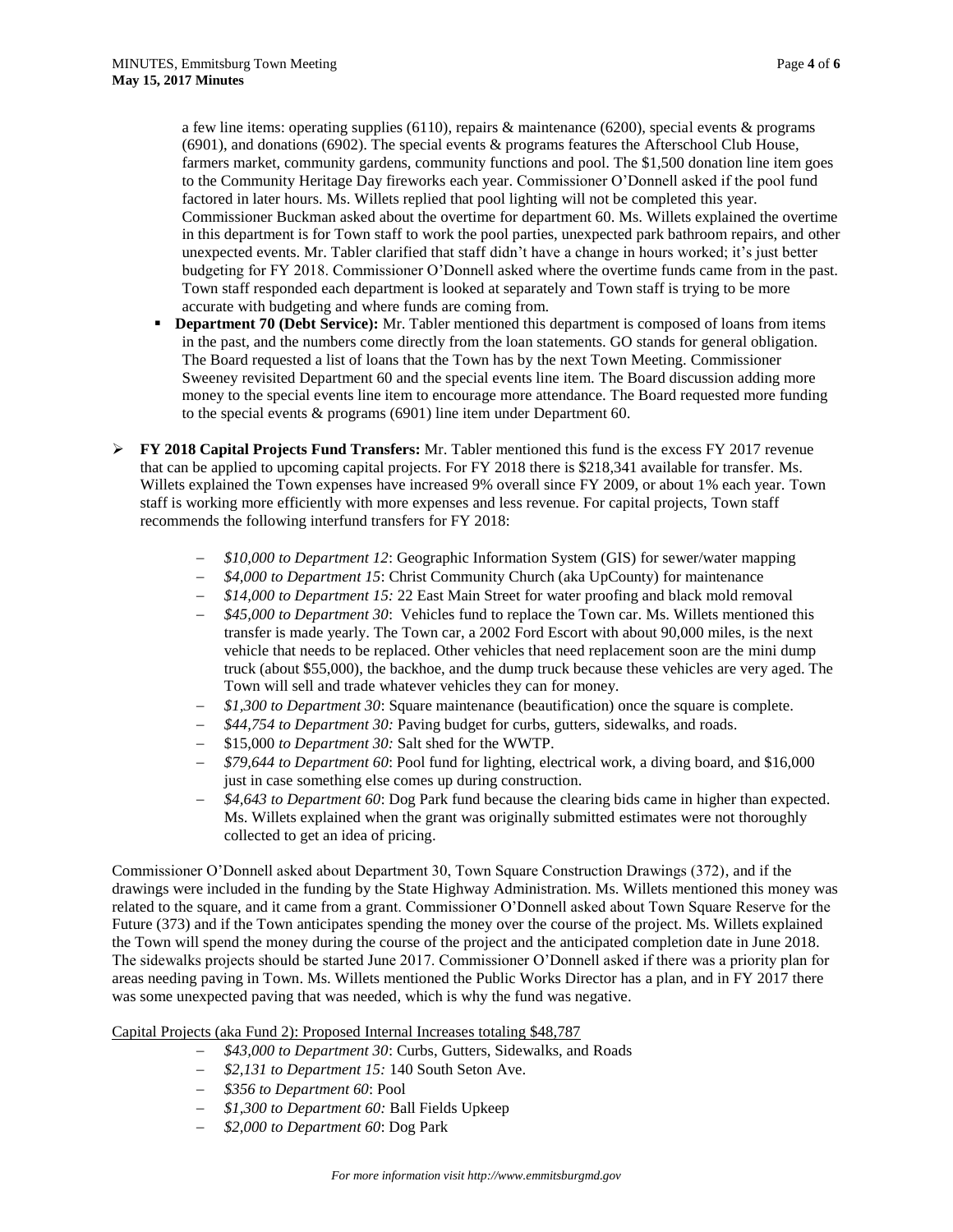Capital Projects (aka Fund 2): Proposed Internal Decreases totaling \$48,787

- *\$40,000 from Department 30*: Impact Fees
- *\$4,000 from Department 22*: Other Public Safety
- *\$3,000 from Department 30*: Jamison Street, North School Lane, and West North Avenue
- *\$1,300 from Department 60*: Equipment Upgrade for Ball Fields
- *\$356 from Department 60*: Splash Park is no longer needed (project complete).
- *\$131 from Department 15*: Solar Fields is no longer needed (project complete).

Ms. Willets mentioned that some of these line items have not had any activity, so the money was transferred to a line item with more activity and need.

- **Department 40 (Water):** Mr. Tabler mentioned overall this department has decreased in funding from \$555,510 in FY 2017 to \$510,000 in FY 2018 because some of the larger water consumers have reduced their consumption. In addition, the overall water consumption of the Town has decreased. Expense wise, Town staff highlighted the computer (5302) line item, which has almost doubled, because the Water Plant is in need of a new computer system (\$5,000) and a few other smaller items. Mr. Tabler highlighted the insurance, liability & property (5308) line item. He mentioned in general the insurance amounts have decreased for most of the departments. Town staff also highlighted the contractual, which is composed of such items as the algae control system (\$13,000) and leak detection specialist (\$10,500) that will help reduce water loss and overtime. Operating supplies (6110) was highlighted to include larger items such as replacing 100 of 300 old water meters in Town (\$25,000) and water use from Mount St. Mary's (\$12,500). New meters are needed to ensure accurate billing. A 3 year plan has been implemented to replace all 300 of the remaining old water meters. Commissioner O'Donnell asked staff to notify residents that if they receive a new meter, their water bill may decrease slightly. Ms. Willets explained staff over estimated on chemicals (6150) incase the LG Sonic Algae Control system does work as planned. Next, repairs & maintenance (6200) was highlighted to include larger items such as lines and piping (\$10,000), 2 new chlorinators (\$7,000), and socks for DE filters (\$3,500). Lastly, Town staff reviewed the depreciation (8001) line item. Town staff recommends recognizing depreciation as part of the audited FY financial statement, but not as part of the budgeting process for several reasons: depreciation being a non-cash item, audited statements showing non-cash loss, and because the typical practice (according to auditors and other municipalities) is to not recognize it as part of the budget. Also, in prior FY years, the Town did not recognize additional revenues related to WWTP construction and the net build up of fund equity. Mr. Tabler summarized the Water Departments revenue is \$510,000, fund expenses are \$529,443, and there is a net income loss of \$19,443. Ms. Willets added there has been a loss in water since FY 2009, and this year the loss is smaller than it typically is.
- **Department 50 (Sewer):** Mr. Tabler mentioned the total revenue has slightly increased from \$987,900 in FY 2017 to \$1,000,500 in FY 2018. Town staff highlighted the utility charges (4431) and misc revenue (4500) line items. The Town receives \$80,000 in revenue for the WWTP lagoon storage contract. Commissioner Sweeney asked about the tap fees for Seton Center. The fees will go into the water and sewer revenue when it is received. In regards to expenses, Town staff highlighted several expense line items: computers (5302), legal fees (5501), contractual (5505), electric (5522), operating supplies (6110), chemicals (6150), and repairs & maintenance (6200). Ms. Willets explained legal fees (5501) had to be increased because of issues over a pipe at the new WWTP. The Board requested Town staff provide an update at a later meeting regarding the piping. For contractual, \$16,000 is allotted to labs and \$10,000 for sludge removal to the County landfill. Ms. Tabler mentioned most of the repairs & maintenance goes towards the WWTP. Mr. Tabler will provide the Board with a list of loans at the next meeting. In summary, the Sewer Departments revenue is \$1,000,500, fund expenses are \$659,399, and there is a net income loss of \$341,101. Commissioner Sweeney asked what the vacation expense line item is. Mr. Tabler explained the Town must have an accrual of funds just in case an employee decides to quit on the last day of the year. Ms. Willets clarified that new hires have a limit on vacation accrual, but older staff members are not under the new policy. Older staff was hired under certain conditions and the vacation needs to be bought out.
- **Water & Sewer Future Infrastructure Projects:** Ms. Willets explained the importance of having a solid water and sewer infrastructure. Upon speaking with Town staff, these are the recommended actions. The Town would like to remove the mountain water line because of the water, time, and monetary loss it is causing. The line would be removed in 2 phases. First, drilling 4 new wells for the only 4 houses connected to the line